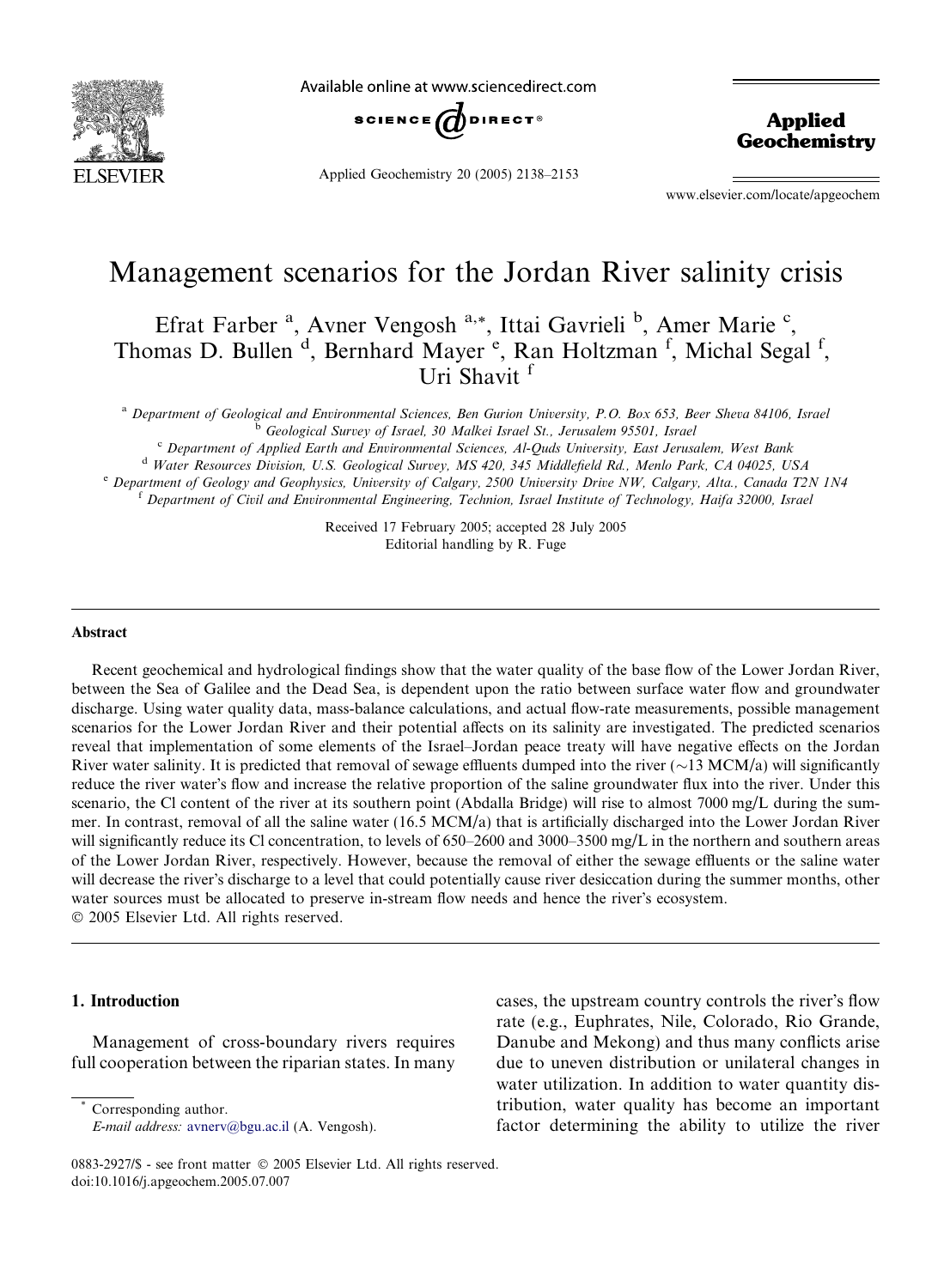water. This is due to the fact that the quality of many international rivers has deteriorated significantly over the last decades ([Shmueli, 1999](#page-15-0)).

The problems involved in applying international treaties for international rivers include heterogeneities in drinking-water standards (e.g., the Danube River; [Linnerooth, 1990\)](#page-15-0), water laws, and management systems (e.g., the Rio Grande River; [Sch](#page-15-0)[mandt, 2002](#page-15-0)) among the riparian states. The joint management of an international river requires a comprehensive scientific understanding of the processes that are controlling the degradation of the river's quality. In this paper, the Lower Jordan River system is used to demonstrate that scientific understanding of the hydrological system is the key for sustainable joint management between the riparian states.

The Lower Jordan River marks the international border between Israel and the West Bank on the west and the Hashemite Kingdom of Jordan on the east. Decades of diversion of upstream good-quality water and direct dumping of saline water and wastewater have severely damaged the river's ecological system. The salinity of the Lower Jordan River has risen significantly (up to 5400 mg Cl/L in summer 2001; [Farber et al., 2004](#page-15-0)), endangering its capability to supply water, even to saline-resistant crops such as palms, which are one of the main agricultural products of the Jordan Valley. At the same time, the Jordan River is an important component of the Peace Treaty between Israel and Jordan [\(Israel–](#page-15-0) [Jordan Peace Treaty, Annex II, 2004\)](#page-15-0). The water issue is an essential aspect of the treaty and received the same level of attention as security and territorial issues. Concerning the Jordan River, it was agreed that (1) Jordan is entitled to an annual quantity equivalent to that of Israel, provided, however, that Jordan's use will not harm the quantity or quality of Israeli uses (Annex II, article 2); (2) Saline springs currently diverted to the Jordan River are earmarked for desalinization (Annex II, article 3); and (3) Israel and Jordan will each prohibit the disposal of municipal and industrial wastewater into the course of the Yarmouk River or the Jordan River before they are treated to standards allowing their unrestricted agricultural use (Annex II, article 3).

Although the peace treaty was signed a decade ago, none of the above items have been implemented. However, future development in the region will require dealing with these issues. The complexity of the hydrological system and the severe degradation of the water quality make future management schemes even more difficult to design. In this paper, the authors use their understanding of the hydrological and geochemical system of the Lower Jordan River [\(Farber et al., 2004; Holtzman et al., 2005\)](#page-15-0) to show that implementation of the treaty is likely to lead to further degradation in water quantity and quality of the Lower Jordan River water. The relationships between surface inflows and groundwater discharge to the river are used in order to quantify the salt budget and hence the salinity of the Jordan River. Different management scenarios that are related to the implementation of the peace treaty are then simulated for prediction of the river flow rate and salinity.

## 2. The hydrological system of the Lower Jordan River

The total length of the Jordan River, from its origins in the Hermon Mountains in the north to its mouth at the Dead Sea, is approximately 250 km (aerial distance), but its meandering course increases its length to 330 km [\(Tahal, 2000\)](#page-15-0). The River is located in a semiarid area and can be divided into two sections: the Upper Jordan River, from the Hermon Mountains, to the Sea of Galilee (Lake Tiberias), and the Lower Jordan River, from the Sea of Galilee to the Dead Sea. The latter section also marks most of the border between Israel, the West Bank and Kingdom of Jordan ([Fig. 1\)](#page-2-0). While the Upper Jordan River is a major source of high quality drinking water, the water that discharged from the Sea of Galilee into the Lower Jordan River were historically more saline and therefore of lower quality ([Nissenbaum, 1969\)](#page-15-0). The construction of two dams at the outlet of the Sea of Galilee has resulted in further deterioration of the water quality and quantity in the Lower Jordan River. Currently, there is no input of water from the Sea of Galilee to the Lower Jordan River Water. Water quantity has decreased from the historical volumetric discharge estimated around 1300 MCM/a [\(Salameh and](#page-15-0) [Naser, 1999](#page-15-0)) to a recently measured and estimated base flow of 30–200 MCM/a [\(Holtzman et al.,](#page-15-0) [2005](#page-15-0) and [Tahal, 2000](#page-15-0), respectively) with rare high discharge  $({\sim}600 \text{ m}^3/\text{s})$  flood events. [Holtzman](#page-15-0) [et al. \(2005\)](#page-15-0) measured the discharge under drought conditions (i.e., only base flow) while [Tahal \(2000\)](#page-15-0) estimated the discharge including floods, which occur mostly during very rainy winters, when the dams over the Sea of Galilee and/or on the Yarmouk River are opened. The historical contributors included outlet from the Sea of Galilee (540 MCM/a),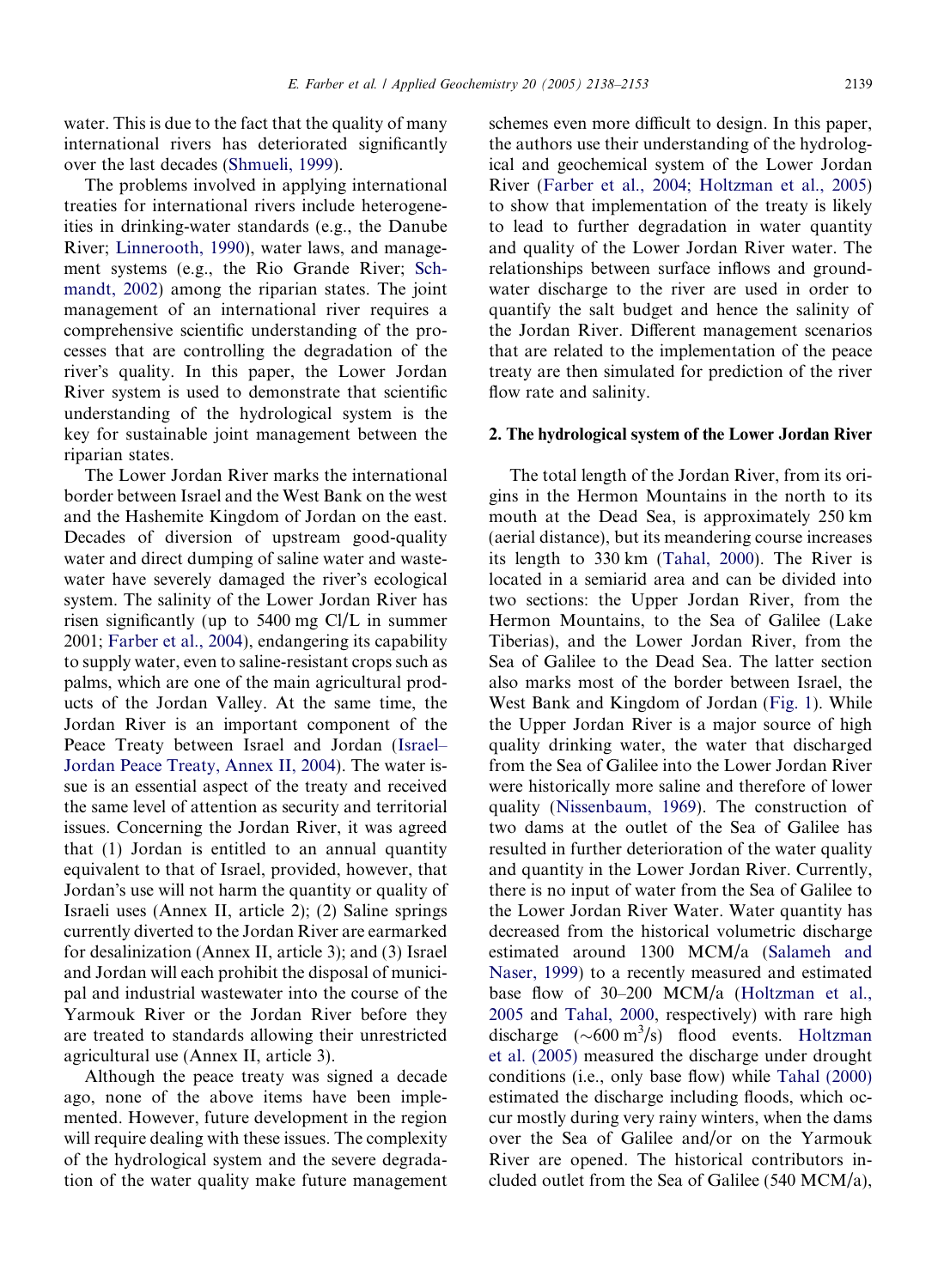<span id="page-2-0"></span>

Fig. 1. Schematic map of the Lower Jordan River.

the Yarmouk River (480 MCM/a), local streams, and floods [\(Hof, 1998](#page-15-0)). Following the construction of water projects in Israel, Jordan and Syria, both the Sea of Galilee and the Yarmouk River have been dammed and no fresh surface water flows into the Lower Jordan River except for negligible contributions to the river's base flow and the above mentioned flood events. The base flow thus consists primarily of sewage effluents and diverted saline springs (see Section [4.1](#page-4-0) for more details). [Farber](#page-15-0) [et al. \(2004\)](#page-15-0) identified 3 sections along the Lower Jordan River in terms of chemical composition ([Fig. 2\)](#page-3-0): (1) a northern section (up to 22 km downstream from the Sea of Galilee) in which the initial high Cl concentrations decrease and  $SO_4$  concentrations increase downstream; (2) a central section (22–66 km) in which the variation in chemical composition is less significant and mimics the upstream composition; and (3) a southern section

 $(66-100 \text{ km})$  in which the Cl and SO<sub>4</sub> concentrations increase downstream [\(Fig. 2](#page-3-0)). In this paper, the northern and the central sections will be combined and will be referred to a new division (Fig. 1): a northern segment (''Segment One'', up to 66 km downstream from the Sea of Galilee) and a southern segment (''Segment Two''; from 66 to 100 km downstream from the Sea of Galilee).

## 3. Methodology

As shown in [Farber et al. \(2004\)](#page-15-0) and [Holtzman](#page-15-0) [et al. \(2005\),](#page-15-0) the water balance of the Lower Jordan River is controlled by groundwater flow along different parts of the river. Hence, a mass balance equation of the water in the river can be given as

$$
Q^{fi} = Q^{in} + \sum_{i=1}^{n} Q_i^{sw} + \sum_{i=1}^{n} Q_i^{gw},
$$
 (1)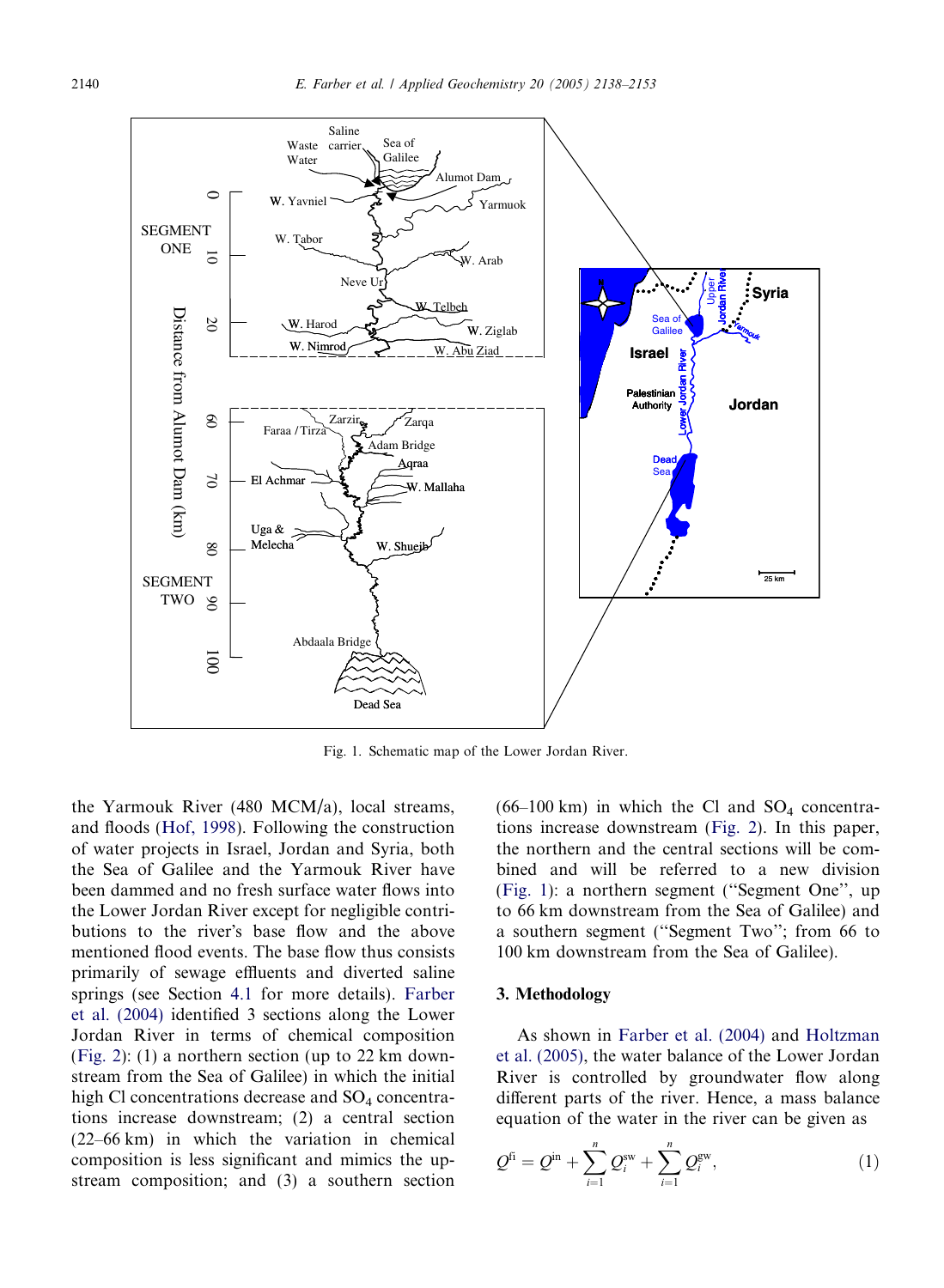<span id="page-3-0"></span>

Fig. 2. The variation of Cl and SO<sub>4</sub> contents (in mg/L) with aerial distance along the Lower Jordan River as recorded during separate months. Note that the y-axis range was increased for the August 2001 results to include the high salinity peak.

where  $Q^{\text{fi}}$  is the total water discharge (L/s) at the end point of an investigated section,  $Q^{\text{in}}$  is the water discharge at the initial point of an investigated section,  $\sum_{i=1}^{n} Q_i^{\text{sw}}$  is the total discharge of several (*n*) surface  $\sum_{i=1}^{n} \mathcal{Q}_i^{(i)}$  is the text discharge of several  $\sum_{i=1}^{n} Q_i^{g_w}$  is the total discharge of several  $(n)$  groundwater sources along the section. For the solute mass balance, the conservation of mass of that solute is added

$$
C^{f i} Q^{f i} = C^{i n} Q^{j n} + \sum_{i=1}^{n} C^{s w}_{i} Q^{s w}_{i} + \sum_{i=1}^{n} C^{s w}_{i} Q^{s w}_{i}.
$$
 (2)

According to Eqs. [\(1\) and \(2\),](#page-2-0) if one quantifies the groundwater flows into the river, it is possible to calculate the salinity of the river at any point along the river, following:

$$
C^{fi} = \frac{C^{in} Q^{in} + \sum_{i=1}^{n} C_i^{sw} Q_i^{sw} + \sum_{i=1}^{n} C_i^{gw} Q_i^{gw}}{Q^{in} + \sum_{i=1}^{n} Q_i^{sw} + \sum_{i=1}^{n} Q_i^{gw}}.
$$
(3)

[Farber et al. \(2004\)](#page-15-0) and [Holtzman et al. \(2005\)](#page-15-0) found that the contribution of the surface water and its solutes to the river water is negligible. Therefore, Eq. (3) can be reduced to the following form:

$$
C^{fi} = \frac{C^{in} Q^{in} + \sum_{i=1}^{n} C_i^{gw} Q_i^{gw}}{Q^{in} + \sum_{i=1}^{n} Q_i^{gw}}.
$$
\n(4)

If, however, the flow rates are unknown, it is still possible to determine the relative mass contribution of the groundwater sources into the river. In a system where the groundwater contribution is homogeneous (i.e., a single groundwater source) the solute mass balance will be

$$
Cfi = Cgw fgw + Cin (1 - fgw)
$$
\n(5)

and the relative contribution,  $f<sup>gw</sup>$ , is defined as

$$
f^{\rm gw} = \frac{(C^{\rm fi} - C^{\rm in})}{(C^{\rm gw} - C^{\rm in})}.
$$
 (6)

In the two segments of the Jordan River the groundwater flow and the salt mass-balance in the river under the current hydrological conditions are quantified. In the northern segment of the river the solute mass balance is used to determine the relative contribution of the groundwater salt flux (Eqs. (5) and (6)). In the southern segment of the river actual flow measurements and water quality in the river are used to quantify the relationships between river water and groundwater, and possible changes of the river salinity upon changing the parameters of river flow (Eqs.  $(4)$ ).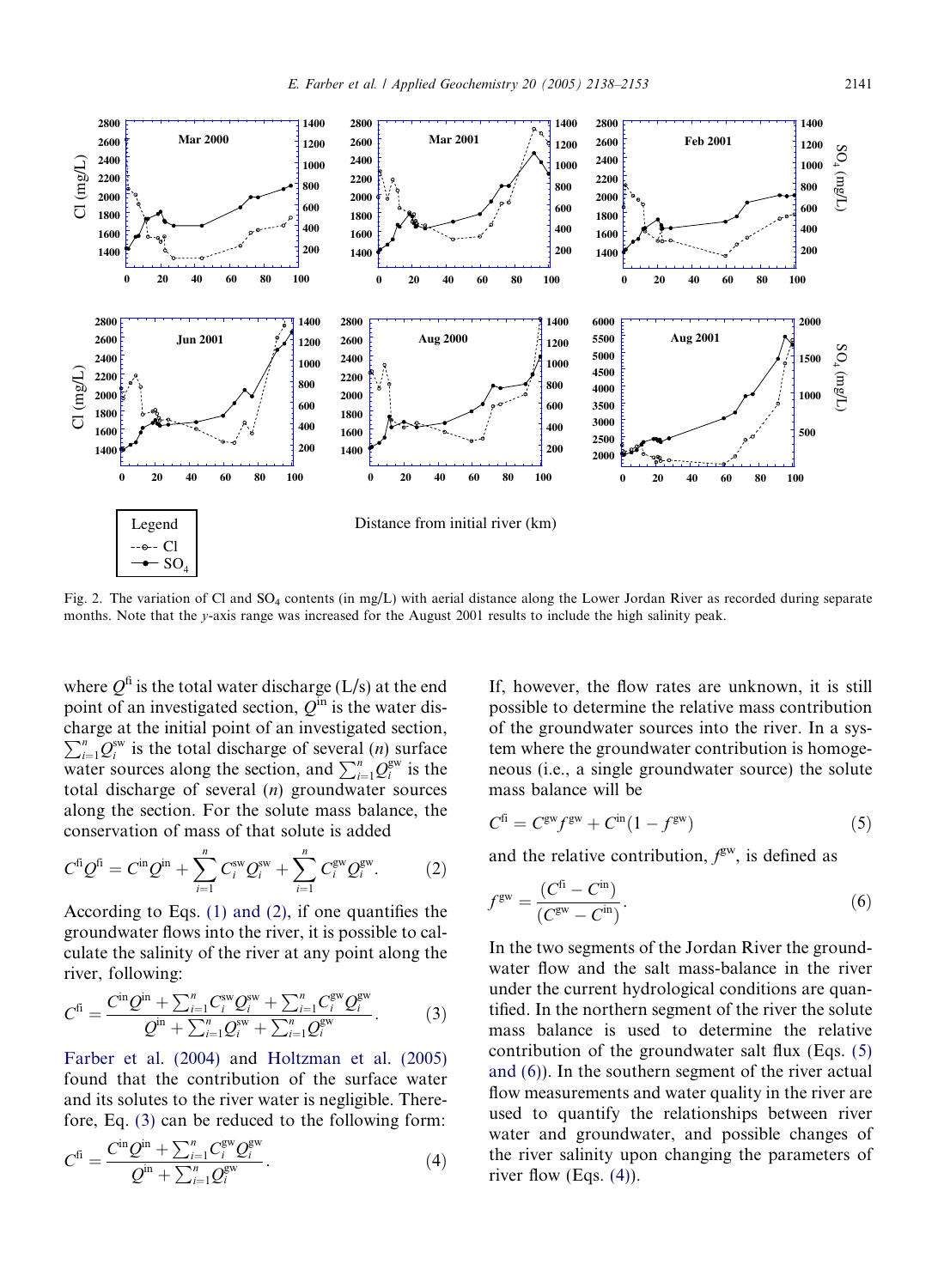# <span id="page-4-0"></span>4. Results and discussion

# 4.1. The northern segment of the Lower Jordan River

#### 4.1.1. Current situation

The northern segment of the Lower Jordan River extends from Alumot Dam to Adam Bridge (Segment One- the upper 66 km; [Fig. 1\)](#page-2-0). The downstream side of the Alumot dam is the headwaters of the Lower Jordan River. The dam separates the Sea of Galilee from the headwaters of the Lower Jordan River (Fig. 3).

The base flow of the river begins at Alumot Dam and is composed of two principle components (Fig. 3): (1) saline springs that emerge along the western shore of the Sea of Galilee and are diverted to the Lower Jordan River via the so called ''Saline Water Carrier'' (SWC). This carrier is an artificial conduit, built to lower the natural salinity of the Sea of Galilee by draining the waters of several saline springs along the western shore of the Sea of Galilee to Alumot Dam. The saline water in the SWC is derived primarily from the Tabgha Springs and Tiberias Hot Springs (THS). (2) Sewage effluents derived from the municipal sewage water of Tiberias (drained directly into the SWC) and from regional agricultural and municipal sewage that is treated and drained through a separate pipeline



Fig. 3. Schematic map and annual discharge (MCM/a) of Bitaniya sewage and the Saline Water Carrier (data information from El-Ezra, Personel communication. Mekorot, Jordan Area, Personal communication).

(''Bitaniya'' sewage; Fig. 3). The current average discharge of this combined base-flow is approximately 30 MCM/a ([Holtzman, 2003;](#page-15-0) Fig. 3). Mixing between these two sources occurs at the initial point of the Lower Jordan River, at downstream of Alumot Dam.

The relative proportions of salt contents from the respective sources contributing to the river water at the beginning of the Lower Jordan River were determined using mixing Eqs. [\(5\) and \(6\).](#page-3-0) Whereas the annual discharge of the Tabgha Springs is larger by an order of magnitude than that of THS (15 MCM/a versus 1.5 MCM/a), the salinity of THS  $(C = 18 \text{ g/L})$  is much higher (Tabgha Springs,  $Cl = 3 g/L$ ). Consequently, the chemical composition of the mixed water in the SWC is mainly controlled by the higher saline component of the THS, although some contribution of Tabgha Springs is also identified [\(Fig. 4](#page-5-0)(a)). Given that the saline THS dominates the chemical composition of the water at the initial point of the Lower Jordan River, the salt contribution of the Tabgha Springs cannot be evaluated by using the chemical variations, and thus is neglected in the following calculations.

A salt mass-balance (Eq. [\(5\)\)](#page-3-0) between the Cl contents in the sewage and the saline (THS) components reveals that the saline water contribution to the initial base flow of the Jordan River varies from 6% to 10% of the total salt budget [\(Table 1\)](#page-6-0). Here, the " $f$ " value (Eq. [\(6\)\)](#page-3-0) refers to the relative salt contribution of the saline component. The variations of other dissolved constituents normalized to Cl (Na/Cl, SO<sub>4</sub>/Cl, Ca/Mg, and Ca/SO<sub>4</sub> molar ratios; [Fig. 5](#page-7-0)) reflect similar mixing relationships between the sewage and the saline components (i.e., about 10% of the salt budget of the initial river at Alumot Dam is derived from the saline component).

The chemical composition of the initial base flow of the Jordan River is changing along the first 22 km downstream from Alumot Dam. [Farber et al. \(2004\)](#page-15-0) showed that the initial Ca–Cl composition (i.e., low  $Na/Cl$  and  $SO<sub>4</sub>/Cl$  ratios) is gradually modified towards a Mg–Cl water type (higher Na/Cl and  $SO_4/Cl$  ratios). Given the unique chemical and isotopic compositions that were monitored along the Jordan River, [Farber et al. \(2004\)](#page-15-0) suggested that the explanation lay in groundwater discharges into the river. Indeed, water with high Na/Cl and  $SO_4/$ Cl ratios was found in the saline Yarmouk River, downstream from Adassiya Dam in Jordan and was suggested to represent the composition of the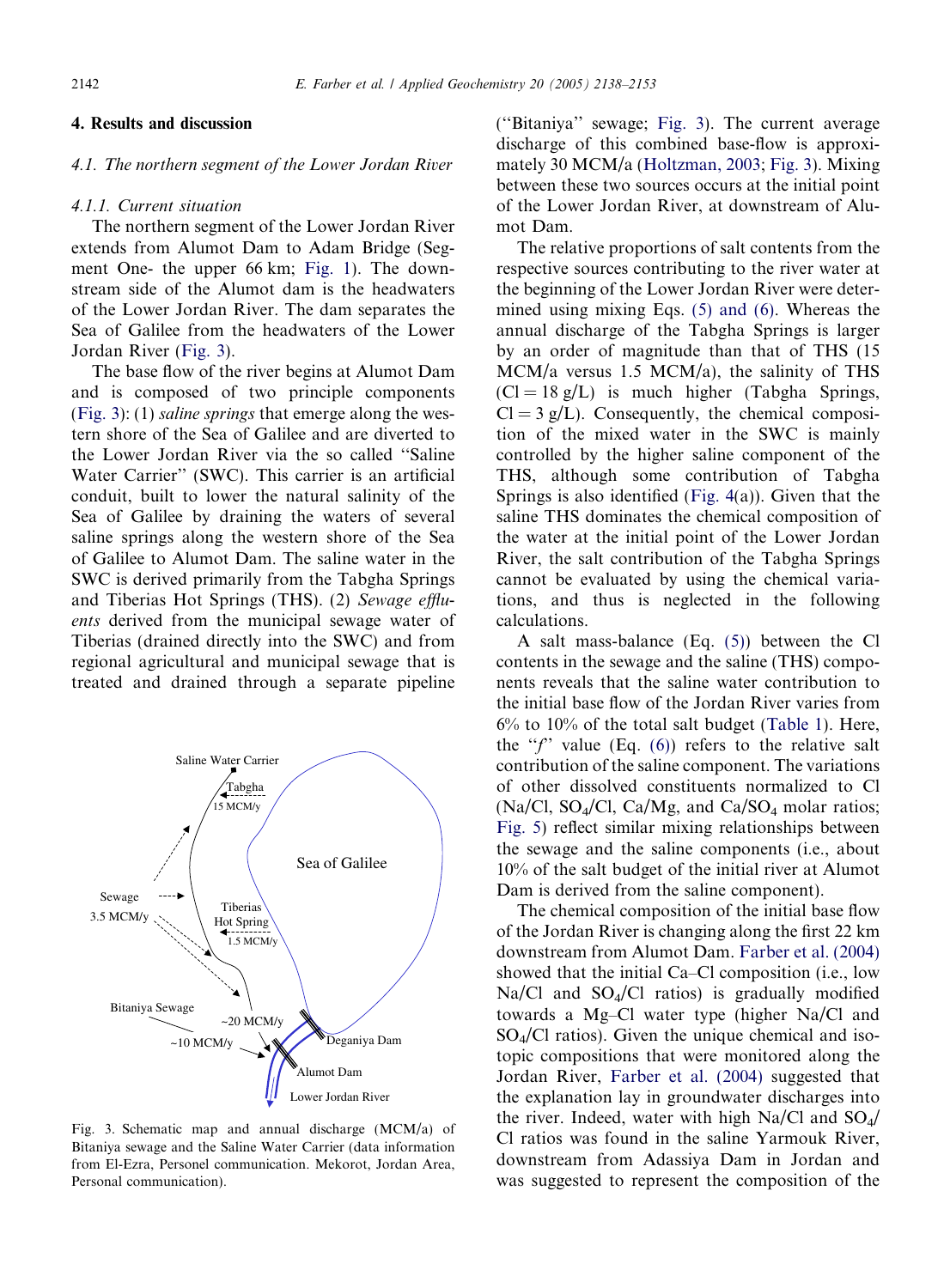<span id="page-5-0"></span>

Fig. 4. Na/Cl (a) and  $SO_4/Cl$  (b) versus  $1/Cl$  (L/mg) of the saline water springs (i.e., Tabgha and Tiberias Hot Springs) sewage water (as sampled at Bitaniya) and the Saline Water Carrier (SWC; as sampled below the Alumot Dam). Note that the salt content of the SWC is controlled by the chemical composition of the Tiberias Hot Springs and not the Tabgha Springs.

discharging groundwater. [Holtzman et al. \(2005\)](#page-15-0) measured the flow rates in this river section and showed a significant contribution of groundwater flux to the Jordan River (i.e., a range of 20–80% of the river's measured discharge).

Following Eq. [\(5\),](#page-3-0) the  $\mathscr{F}'$  value is defined as the relative contribution of the Mg–Cl groundwater,  $C^{in}$ as the  $SO_4$  content in the initial base flow at Alumot Dam,  $C^{\text{gw}}$  as the SO<sub>4</sub> content in the saline Yarmouk River (represents the Mg–Cl groundwater in the area), and  $C^{\text{fi}}$  as the SO<sub>4</sub> content measured in different sites along Segment One of the Lower Jordan River. [Table 2](#page-7-0) presents the  $f(\%)$  values of the Mg–Cl groundwater and [Fig. 6](#page-8-0)(a) illustrates the variations of this value during two years of water quality monitoring. The results show an increase

in the contribution of the Mg–Cl groundwater, particularly in the spring months (Fig.  $6(a)$ ). Since it is assumed that the groundwater chemical composition is constant during the year, the variations in the groundwater salt contribution indicate different rates of groundwater discharge to the river.

The variations in groundwater discharge could be the result of: (1) more irrigation of seasonal crops, which enhances agricultural return flows; and (2) more recharge in the winter months that resulted in increasing groundwater discharge. [Fig. 6\(](#page-8-0)b) presents the monthly flow volumes measured during 1990– 2000 in Naharaim Hydrometric station, adjacent to the confluence of the Yarmouk and the Jordan Rivers (data from [Israeli Hydrological Service, 2002](#page-15-0)). The increased flow rate during the winter months suggests that the overall discharge of surface and groundwater is seasonally controlled (i.e., option #2).

Given that the water quality in the northern segment (Segment One) of the Jordan River is controlled by 3 water components of (1) the saline end-member; (2) the sewage end-member derived from anthropogenic dumping into the river; and (3) shallow groundwater with Mg–Cl composition, in the following section the relative contributions of these 3 end-members is quantified.

[Fig. 7](#page-9-0) plots the calculated compositions  $SO_4$  and Cl) attained by mixing the 3 end-members and presents the relative contribution  $(\%)$  of the shallow groundwater to the overall salt balance along Segment One. The 3 lines that connect the data points of the end-members' (forming a triangle) therefore describe the theoretical lines of mixing between the 3 end-members. The data points representing the initial river base flow (as sampled at Alumot Dam) lie on the line between the saline and sewage end-members. Downstream from Alumot Dam, the river data points plot towards the shallow ground-water end-member ("Mg-Cl"; [Fig. 7](#page-9-0)). The data show differences in the relative contribution of the shallow groundwater; about 45% during September 1999 ([Fig. 7\(](#page-9-0)a)) and about 80% during December 2000 ([Fig. 7\(](#page-9-0)b)).

# 4.1.2. Future prediction and management

The current hydrological situation described above (i.e., mixture of 3 water sources) is used for predicting future scenarios. In the following discussion, possible changes in the river salinity that may be induced by changes in the relative contribution of the different water sources of the Jordan River are evaluated.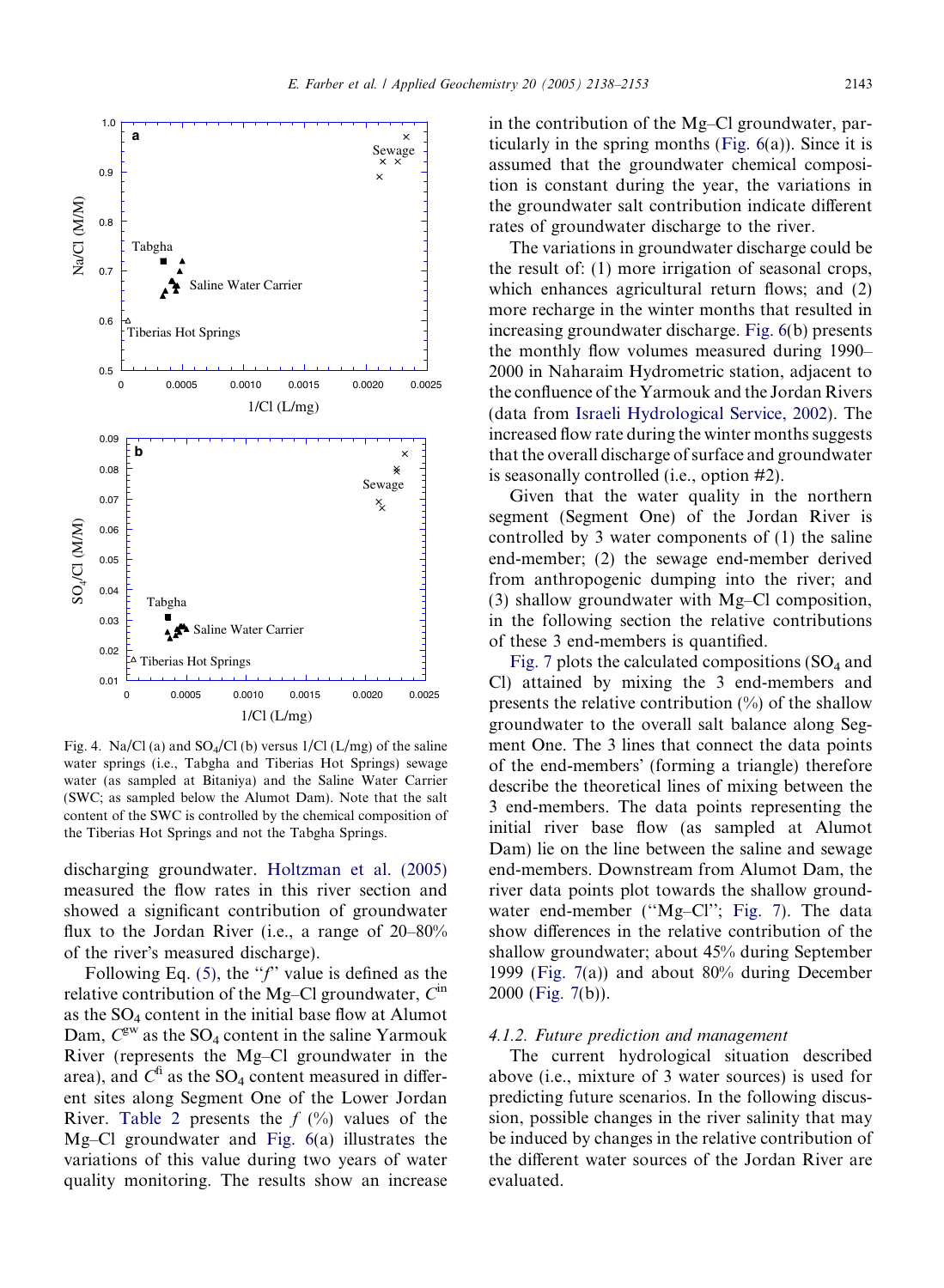<span id="page-6-0"></span>Table 1

Calculation of the mixing proportions (f) between the saline component (as sampled at Tiberias Hot Springs) and sewage component (average of samples from Bitaniya sewage) that composed the initial base flow of the Jordan River at Alumot Dam (in separate months)

| Name                       | Date                  |          | Ca   | Mg  | Na   | C1    | SO <sub>4</sub> |
|----------------------------|-----------------------|----------|------|-----|------|-------|-----------------|
| Tiberias Hot Springs (THS) | Moise et al. $(2000)$ | mg/L     | 3523 | 680 | 7042 | 18081 | 827             |
| Bitaniya sewage            | Average               | mg/L     | 91   | 61  | 271  | 451   | 93              |
| Alumot dam                 | 01/02/01              | mg/L     | 347  | 98  | 850  | 1860  | 150             |
| <b>THS</b>                 |                       | $f(\% )$ |      | 6   | 9    | 8     | 8               |
| Bitaniya sewage            |                       | $f(\% )$ | 93   | 94  | 91   | 92    | 92              |
| Alumot dam                 | 01/03/01              | mg/L     | 359  | 97  | 855  | 1970  | 150             |
| <b>THS</b>                 |                       | $f(\% )$ | 8    | 6   | 9    | 9     | 8               |
| Bitaniya sewage            |                       | $f(\%)$  | 92   | 94  | 91   | 91    | 92              |
| Alumot dam                 | 01/04/01              | mg/L     | 378  | 105 | 930  | 2070  | 160             |
| <b>THS</b>                 |                       | $f(\% )$ | 8    | π   | 10   | 9     | 9               |
| Bitaniya sewage            |                       | $f(\%)$  | 92   | 93  | 90   | 91    | 91              |
| Alumot dam                 | 01/06/01              | mg/L     | 363  | 104 | 950  | 2040  | 158             |
| <b>THS</b>                 |                       | $f(\% )$ | 8    | Ξ   | 10   | 9     | 9               |
| Bitaniya sewage            |                       | $f(\%)$  | 92   | 93  | 90   | 91    | 91              |

Calculations were made for different major elements.

Several major management scenarios are considered ([Table 3](#page-10-0)): (1) desalination of the SWC and removal of all of the saline source from the SWC and the Lower Jordan River; (2) eliminating sewage dumping into the river; (3) differential removal of one of the saline sources from the SWC (i.e., Tabgha Springs or THS); and (4) eliminating both saline sources and sewage dumping into the river.

According to [Holtzman et al. \(2005\)](#page-15-0), the groundwater flux to the river varies from 20% to 80% of the river flow rate. These values will be used as upper and lower constraints for the groundwater influence on river salinity.

[Fig. 8\(](#page-11-0)a) illustrates the mixing combination between different end-members that include sewage, Mg–Cl groundwater, and the two saline water sources: Tabgha Springs (marked as "T") and THS (data from [Moise et al., 2000](#page-15-0)). Line A represents the mixing between sewage water and the saline THS. Line B represents the mixing between the sewage water and Tabgha Springs (T), line C represents the mixing between THS and the Mg– Cl groundwater as sampled at Yarmouk River, and line D represents the mixing between Tabgha Springs and the Mg–Cl groundwater.

[Fig. 8\(](#page-11-0)b) focuses on the gray zone in [Fig. 8](#page-11-0)(a) and demonstrates the changes in the river salinity due to the following scenarios (arrows 2–6 in [Fig. 8](#page-11-0) and [Table 3\)](#page-10-0):

• All the saline water is removed such that the base flow at Alumot Dam is composed only of sewage effluents with low salinity. Although the downstream river salinity (arrow 2 in [Fig. 8\(](#page-11-0)b)) is expected to increase given the input of the saline groundwater, in this scenario the overall salinity will be significantly lower than that of the current situation.

- All sewage effluent is removed such that the initial river base flow at Alumot Dam will be solely composed of the saline sources. The downstream river salinity will evolve along arrow 3 ([Fig. 8](#page-11-0)(b)). This is the only scenario in which the river salinity becomes much higher than it is at present. If, however, the sewage effluents are adequately treated and returned to the river, no major change in the river salinity will take place.
- The THS is selectively removed. The overall salinity of the base flow will be lower than today but the downstream river salinity will evolve to values similar to the current situation (arrow 4 in [Fig. 8](#page-11-0)(b)).
- The Tabgha Springs is selectively removed. The volume of the base flow will significantly decrease but its salinity and the salinity of the downstream river (arrow 5 in [Fig. 8\(](#page-11-0)b)) will be only slightly lower than the current situation.
- The Tabgha Springs are desalinized at an efficiency of 50%, and the reject brine (i.e., 50% of the initial volume with twice the original salinity) is diverted into the Lower Jordan River. The salinities of the base flow and downstream river are expected to be slightly higher than the current situation (arrow 6 in [Fig. 8](#page-11-0)(b)).
- All the current inputs that make up the base flow of the Jordan River (sewage effluents and saline springs in SWC) are eliminated. The downstream river salinity will therefore be controlled only by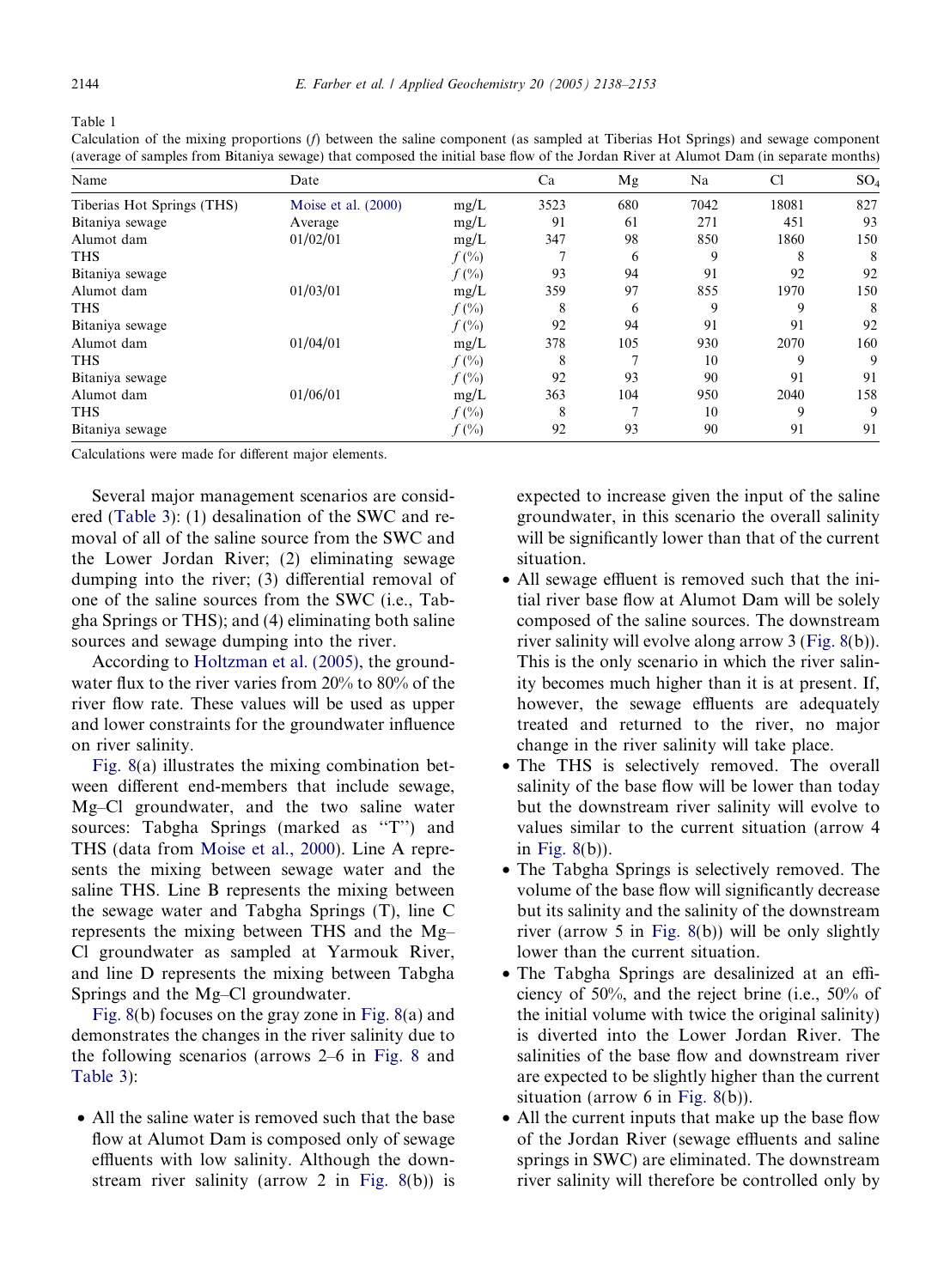<span id="page-7-0"></span>

Fig. 5. Na/Cl, SO<sub>4</sub>/Cl, Ca/Mg and Ca/SO<sub>4</sub> ratios versus Cl concentration (mg/L) of the origin of the water river, as sampled from below of Alumot Dam at different times. The measured data are compared to calculated mixing lines between sewage water (as sampled at Bitaniya) and the saline water end member (as sampled at Tiberias Hot Springs). Note that the river composition at Alumot Dam is determined by the mixing relationship between the sewage component ( $\sim$ 90%) and the saline component ( $\sim$ 10%).

Table 2 The contribution of Mg–chloride groundwater (as sampled at the Yarmouk River) to the river flow along the northern section

| Date     | Sampling location     | Distance from<br>Alumot (km) | Yarmouk<br>fraction $(\% )$ |  |  |  |
|----------|-----------------------|------------------------------|-----------------------------|--|--|--|
| 01/09/99 | Sheich Hussein Bridge | 22.7                         | 48                          |  |  |  |
| 01/03/00 | Hamadiya South        | 20.1                         | 87                          |  |  |  |
| 01/05/00 | Neve Ur South         | 12.7                         | 58                          |  |  |  |
| 01/08/00 | Neve Ur North         | 11.6                         | 44                          |  |  |  |
| 01/12/00 | Hamadiya South        | 20.1                         | 82                          |  |  |  |
| 01/02/01 | Hamadiya South        | 20.1                         | 85                          |  |  |  |
| 01/03/01 | Hamadiya North        | 18.6                         | 51                          |  |  |  |
| 01/04/01 | Hamadiya North        | 18.6                         | 50                          |  |  |  |
| 01/06/01 | Hamadiya South        | 20.1                         | 30                          |  |  |  |
| 01/08/01 | Shif'a Station        | 27.7                         | 9                           |  |  |  |

The calculated results shown here (and in [Fig. 6\(](#page-8-0)a)) were obtained using Cl concentration.

the groundwater discharge. The gradual discharge of groundwater into the river will be most pronounced under this scenario, as the flow rate will increase down stream. The composition of the river will not change along the river and will be the Mg–Cl of the discharging groundwater. It is expected that after 12 km, the salinity of the river will be about 1150 mg Cl/L with a maximum flow rate of 24 MCM/a (assuming 80% groundwater discharging).

Overall, it seems that removal of the saline water is the preferred management scenario to have optimal effects on the river's ecology, whereas removal of the sewage effluents will have detrimental effects in term of the river salinity.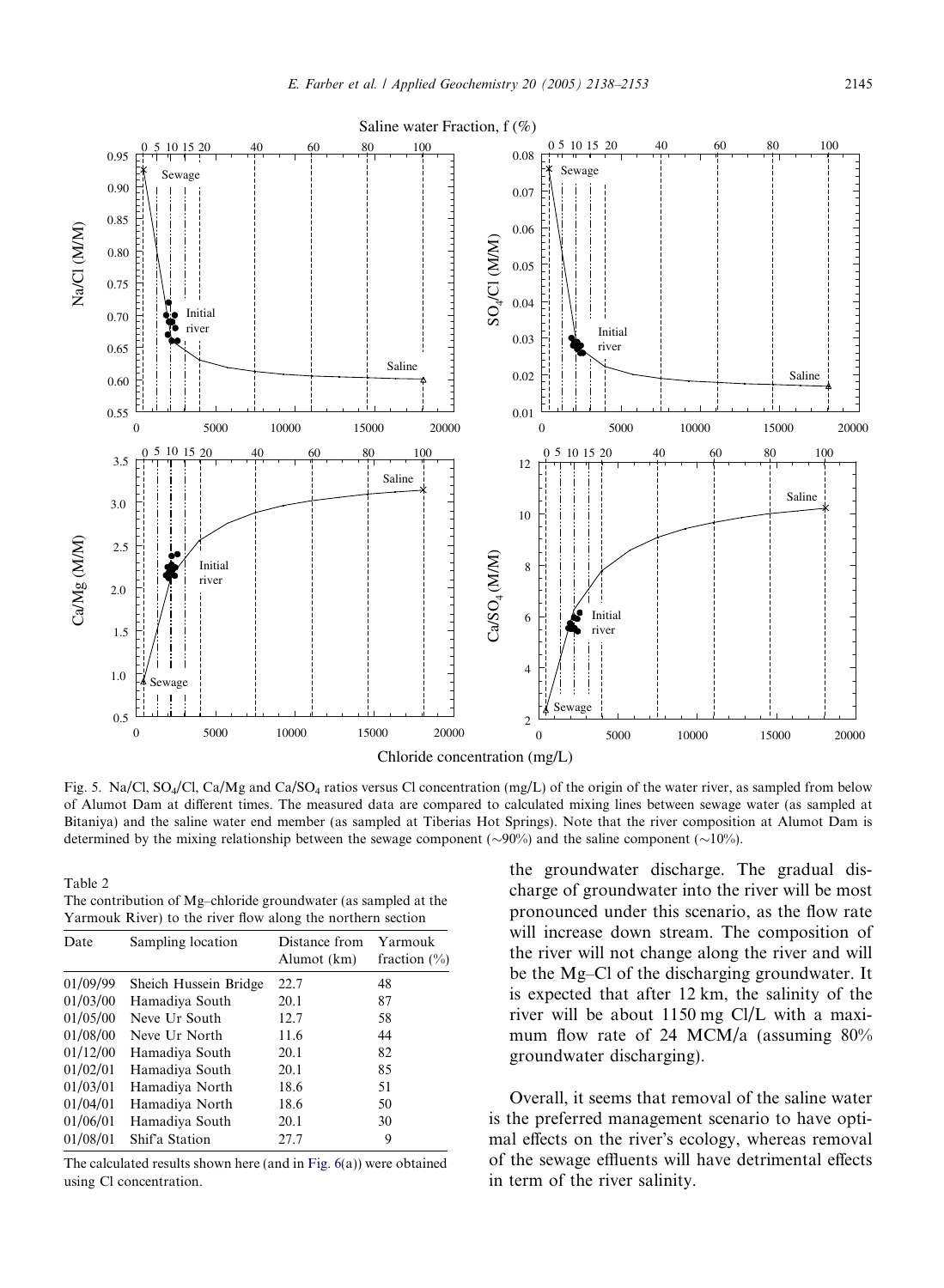<span id="page-8-0"></span>

Fig. 6. (a) Mg–Cl groundwater (GW; as sampled at Yarmouk River) contribution to the Lower Jordan River's chemical composition along the northern section of the river, and (b) monthly flow volumes at the Naharaim hydrometric station (in the Yarmouk River), from 1990–2000 [\(Israeli Hydrological Service, 2002\)](#page-15-0). Note the correspondence between the increases in the discharge of surface and groundwater during the fall and winter months, marked as arrows.

## 4.2. The southern segment of the Lower Jordan River

#### 4.2.1. Current situation

The southern segment (Segment Two; 66–100 km from Alumot Dam; [Fig. 1](#page-2-0)) of the Lower Jordan River is characterized by a downstream increase in salinity ([Fig. 2\)](#page-3-0). Historical data ([Bentor, 1961; Neev](#page-15-0) [and Emery, 1967](#page-15-0)) indicate that the Cl concentration of the most southern point of the Lower Jordan River at Abdalla Bridge was  $\sim$ 400 mg/L in 1925 and 1947. The present river Cl concentration is in the range of 1500–2500 mg/L during most of the year, but can reach up to 5400 mg/L at its most southern point during the summer months [\(Farber](#page-15-0) [et al., 2004\)](#page-15-0).

Until the 1950s, the estimated Jordan River discharge to the Dead Sea was approximately 1300 MCM/a ([Klein, 1995, 1998; Hof, 1998](#page-15-0)). The current discharge is only 30–200 MCM/a [\(Holtzman et al.,](#page-15-0) [2005; Tahal, 2000\)](#page-15-0). The significantly reduced flow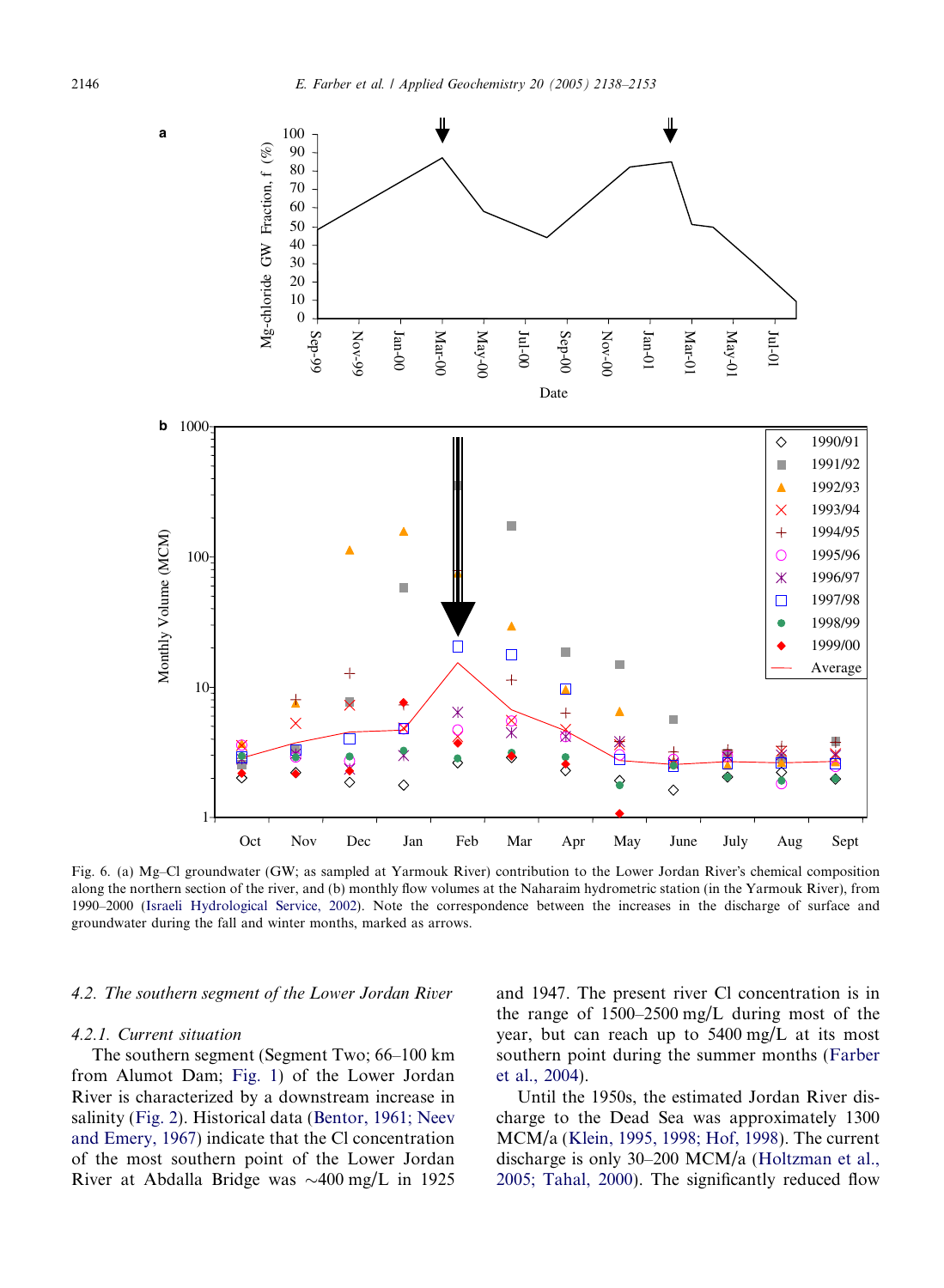<span id="page-9-0"></span>

Fig. 7. Sulfate and Cl concentrations of river samples and an interpretation of the mixing processes occurring among the 3 end members (i.e., saline spring – as sampled at the Tiberias Hot Springs (THS), sewage – an average of Bitaniya water samples, Mg–chloride groundwater – as sampled at the Yarmouk River, and river water from the initial 20 km as sampled during September 1999 (a) and December 2000 (b)). Note that as the downstream distance from the lower river's origin increases, the river concentrations move towards the data point representing the shallow groundwater end member (''Mg–chloride''). The groundwater contribution to the water flow of the river varies in time (i.e., in December 2000 the groundwater discharge constituted  $\sim$ 80% of the river flow while in September 1999 it was only  $\sim$ 45%).

of the Lower Jordan River has resulted in lowering the Dead Sea water level by over 20 m in the last 50a [\(Gavrieli and Oren, 2004; Hassan and Klein, 2002\)](#page-15-0).

To predict the water quality of the southern part of the Lower Jordan River under different watermanagement scenarios, the current hydrological situation must first be determined. [Farber et al.](#page-15-0) [\(2004\)](#page-15-0) investigated the chemical and isotopic compositions of river water in the southern section of the Lower Jordan River and the associated inflows and groundwater. The geochemical data indicated that the river's quality is largely controlled by non-point discharge of saline groundwater sources. It was demonstrated that the groundwater itself is a mixture of two end-members: (1)  $SO_4$ -rich saline groundwater; and (2) Ca–Cl Rift Valley brines. The  $SO_4$ -rich groundwater is characterized by high Na/Cl (0.81–1.0), SO<sub>4</sub>/Cl (0.25–0.50), and low Br/ Cl ( $1-4 \times 10^{-3}$ ) molar ratios. In contrast, the brines have low Na/Cl  $(0.55-0.69)$ , SO<sub>4</sub>/Cl  $(0.02-0.04)$ , and high Br/Cl  $(5-9 \times 10^{-3})$  ratios. [Farber et al.](#page-15-0) [\(2004\)](#page-15-0) recognized seasonal variations in the intensity and locations of salinization of the Jordan River water. These variations are related to the differential contribution of the two end-member groundwater sources. It was shown that the  $SO_4$ -rich groundwater contribution predominates during the spring months in a particular river section A (70–80 km from the river's origin at Alumot Dam; [Fig. 9](#page-12-0)). while the Ca–Cl brine source affects section B (>75 km; [Fig. 9](#page-12-0)) mostly during the summer months. [Farber et al. \(2004\)](#page-15-0) estimated Cl concentrations of  $\sim$ 9000 mg/L for the SO<sub>4</sub>-rich groundwater that discharge to the river in section A and 18,700 mg/L for the brines that discharge to the river in section B.

The distinction of these two sections allows quantification of the groundwater discharge by assuming that: (1) groundwater contribution has a distinct discharge  $Q^{gw}$  and concentration  $C^{gw}$  in the two sections; (2) no sinks or additional sources exist in the two sections.

The chemical variations of the river are used to define the two sections during the spring (June) and summer (August) months. Section A and B are affected by the  $SO_4$ -rich groundwater and brines, respectively. In the spring (June) section A lies between Zarzir site (59.7 km downstream from Alumot Dam; [Fig. 9\)](#page-12-0) and the Baptism site (95.6 km; 35.9 km long section), and section B lies between the Baptism site and Abdalla Bridge (100 km; 4.4 km long section). In the summer (August), section A lies between the Zarzir and Gilgal sites (76.6 km; 16.9 km long section) and section B between Gilgal and Abdalla Bridge (23.4 km long section).

Following Eqs. [\(1\) and \(2\)](#page-2-0) solute mass balances were conducted for the specific sections. For section A the solute mass-balance during the spring (June 2001) is

$$
C^{\rm bp} Q^{\rm bp} = C^{\rm zr} Q^{\rm zr} + Q_1^{\rm gw} C_1^{\rm gw},\tag{7}
$$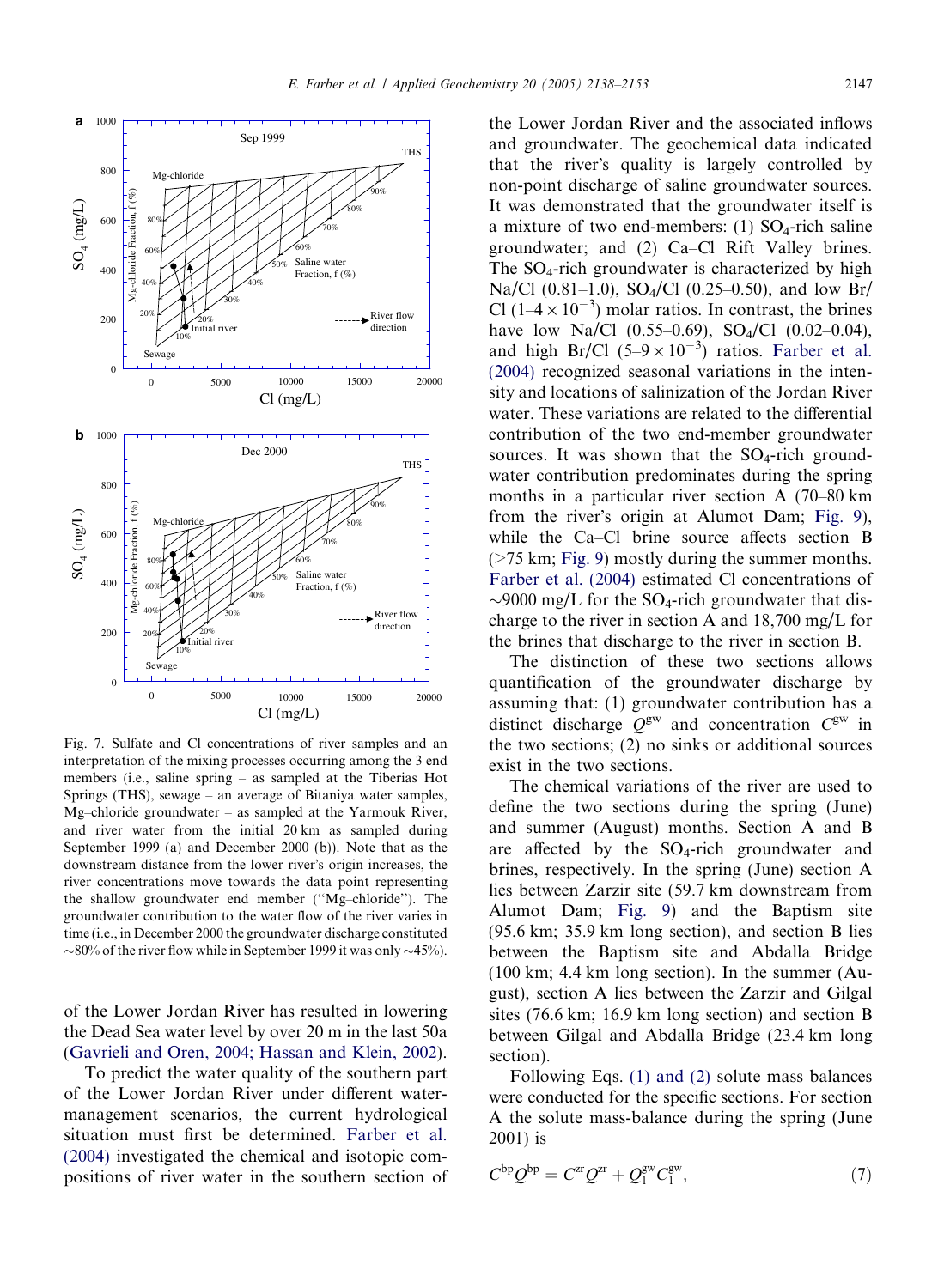#### <span id="page-10-0"></span>Table 3

Combinations of Lower Jordan River water quality (Cl concentration in meq/L and mg/L) and quantity (river discharge in MCM/a) at its origin and 17 km downstream under different management scenarios and with different groundwater (GW) contributions (i.e., 20%, 50% and 80%)

The right column correlates to the arrows in [Fig. 8](#page-11-0)(b).

where  $C^{bp}$  and  $C^{zr}$  are Cl concentrations at the river's initial-point and end-point of section A (i.e., Baptism sites and Zarzir; 2720 and 1460 mg/L, respectively).  $C_1^{\text{gw}}$  is the we conducted-rich groundwater in section A (8863 mg/L; [Farber et al., 2004](#page-15-0)),  $Q<sup>zr</sup>$  is the actual river-discharge measurement carried out in June 2001 (1200 L/s; [Holtzman, 2003](#page-15-0)), and  $Q_1^{\text{gw}}$  is the we conducted-rich groundwater discharge in section A. Using this data, the total discharge of river flow at the end-point of section A was calculated (i.e.,  $Q^{bp}$  at Baptism Site). This discharge is equal to the total discharges

$$
Q^{\rm bp} = Q^{\rm zr} + Q_1^{\rm gw}.\tag{8}
$$

For section B the solute mass balance during the spring (June 2001) is

$$
C^{ab}Q^{ab} = C^{bp}Q^{bp} + Q_2^{gw}C_2^{gw},\qquad(9)
$$

where  $C^{bp}$  and  $C^{ab}$  are the Cl concentrations at the river's initial-point and end-point of section B (i.e., at Baptism Site and Abdalla Bridge, 2720 and 3440 mg/L, respectively).  $C_2^{\text{gw}}$  is the brine component in section B (18,790 mg/L; [Farber et al., 2004\)](#page-15-0),  $Q^{\text{bp}}$  is the value that was calculated previously,  $Q_2^{\text{gw}}$  is the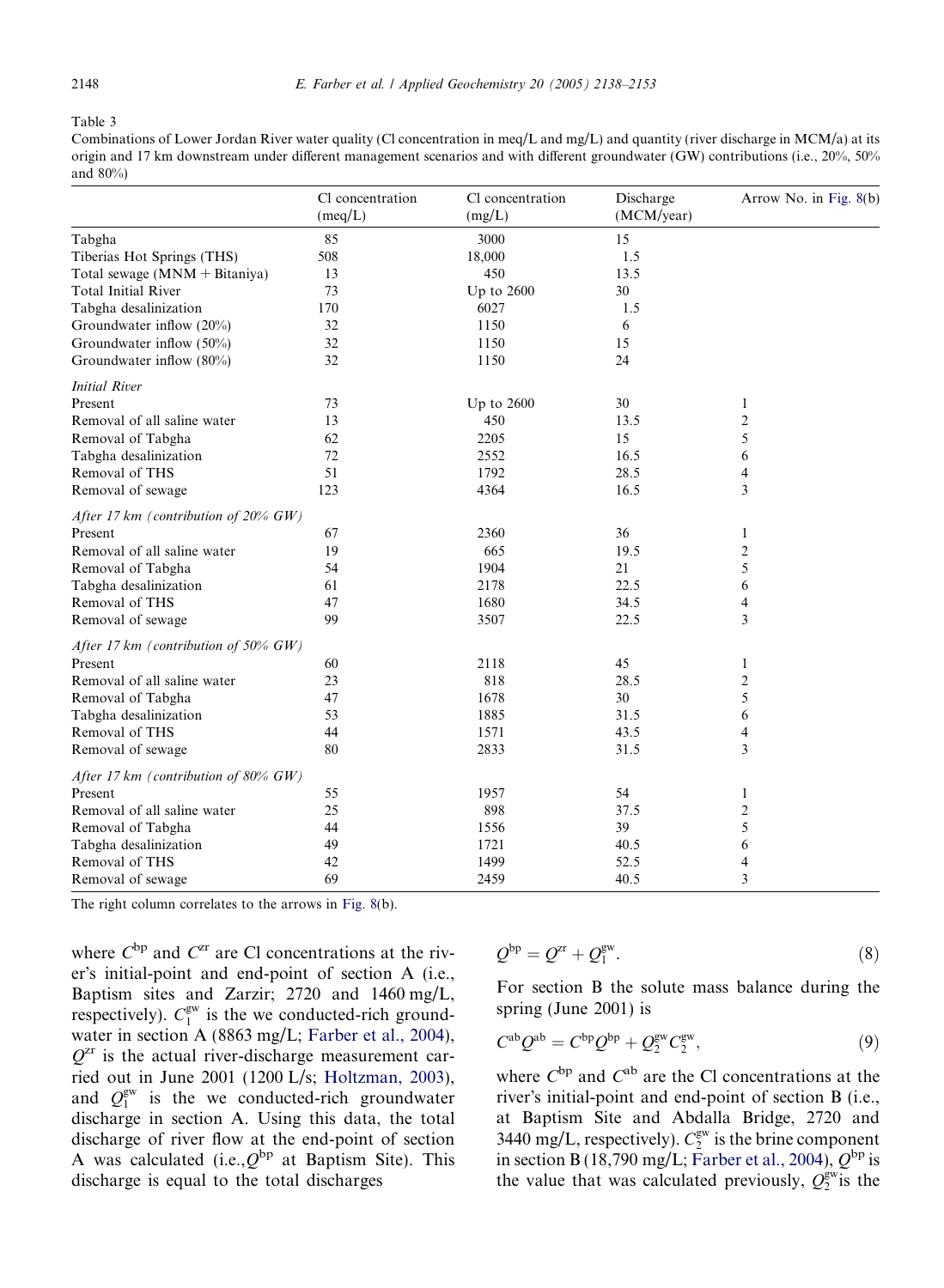<span id="page-11-0"></span>

Cl (mg/L)

Fig. 8. (a) Mixing processes between different end members that include sewage, Mg–chloride groundwater, and two saline water sources assuming selective removal of one of them. "T" represents the composition of Tabgha Springs. "THS" represents the composition of Tiberias Hot Springs. Line A represents the mixing between sewage water and Tiberias Hot Springs (THS). Line B represents the mixing between sewage water and Tabgha Springs (T). Line C represents the mixing between THS and the Mg–chloride groundwater as sampled at Yarmouk River. Line D represents the mixing between Tabgha Springs and the Mg–Cl groundwater. Figure (b) focuses on the gray zone in figure (a); arrows  $1-6$  represent the variation trends in the river's chemical compositions currently (1) and as a result of the implementation of different scenarios: removal of all the saline water (2); removal of sewage (3); removal of THS (4); removal of Tabgha (5), and Tabgha desalinization (6). Note that the slope of dashed line is derived from the [Holtzman et al. \(2005\)](#page-15-0) estimate.

Ca–Cl groundwater discharge in section B. Using this data, the total discharge of river flow at the end-point of section B was calculated (i.e.,  $Q^{ab}$  at Abdalla Bridge). This discharge is equal to the total discharges

$$
\mathcal{Q}^{\text{ab}} = \mathcal{Q}^{\text{bp}} + \mathcal{Q}_2^{\text{gw}}.\tag{10}
$$

In the same way the groundwater discharge for sections A and B during the summer was calculated (August 2001), as section A spans from Zarzir to Gilgal and section B from Gilgal to Abdalla Bridge. For these calculations, the actual river-discharge measurements carried out in August 2001 were used (300 L/s; [Holtzman, 2003](#page-15-0)) and the Cl concentrations measured in the river during that period.

The results indicate that groundwater discharge rates in June 2001 were 246 and 68 L/s for sections A and B, respectively. In August 2001 the discharge rates were 39 and 73 L/s for section A and B, respectively. The data indicate that the groundwater flux (i.e., the discharge divided by the length of every section) is not constant around the year and the total flux in June was higher.

Following Eq. [\(4\)](#page-3-0), the Cl concentration in Abdalla Bridge (i.e., the end-point of the river) can be calculated as follows:

$$
C^{ab} = \frac{C^{x}Q^{x} + C_1^{\text{gw}}Q_1^{\text{gw}} + C_2^{\text{gw}}Q_2^{\text{gw}}}{Q^{x} + Q_1^{\text{gw}} + Q_2^{\text{gw}}},\tag{11}
$$

where the indexes 1 and 2 refer to groundwater of sections A and B, respectively. Thus, the salinity in Abdalla Bridge is directly dependent on the relationships between the river flow,  $(Q^{zr})$ , the groundwater flow in the two sections  $(Q_1^{\text{gw}}$  and  $Q_2^{\text{gw}})$ , and their salinities. Based on Eq. (11) it is possible to evaluate how the salinity in Abdalla Bridge would change under different management scenarios.

#### 4.2.2. Future prediction and management

The different management scenarios considered for Segment One of the Lower Jordan River (from Alumot Dam to Adam Bridge) are also applied to Segment Two. The final point of Segment One (66 km downstream from Alumot Dam) is used as a starting point for Segment Two. The Cl concentration,  $C^{ab}$ , at Abdalla Bridge was calculated for two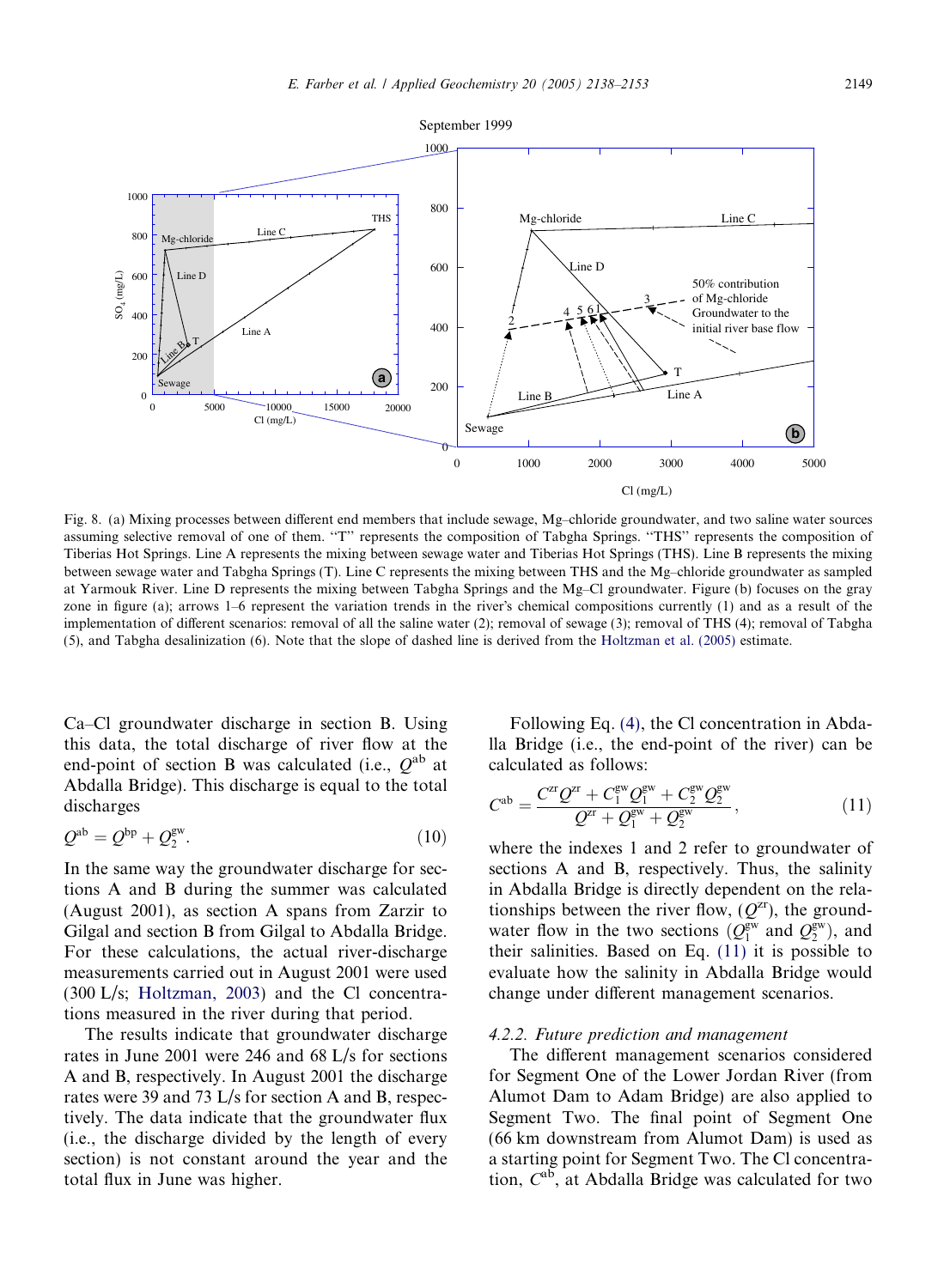<span id="page-12-0"></span>

Fig. 9. Detailed map of the southern part of the Lower Jordan River, including river segments for June and August 2001.

different conditions: ''August condition'' and ''June condition''. The previously calculated groundwater discharges are used (i.e., 246 L/s in section A and 68 L/s in section B for ''June condition''; 39 L/s in section A and 73 L/s in section B for ''August condition''). The groundwater Cl concentrations for the SO4-rich groundwater and for the Ca–Cl groundwater were 8863 and 18,790 mg/L, respectively [\(Farber](#page-15-0) [et al., 2004\)](#page-15-0).  $C^{zr}$  for the starting-point of Segment Two is the same as the Cl concentration of the end-point of Segment One, and varies according to the different management scenarios outlined in the previous section.

[Table 4](#page-13-0) summarizes the effects of the different scenarios on the salinity and the river discharge at Abdalla Bridge. The results of all but one (removal of THS) of the management scenarios indicate a significant reduction in the discharge flow of the river relative to the present situation [\(Table 3\)](#page-10-0). Thus, the current ratio between the surface water and groundwater discharge is expected to decrease and the saline groundwater contribution will increase.

Consequently, the salinity differences between the upstream river (before groundwater discharge) and downstream river will also increase and the effect of the saline groundwater discharge will be more significant leading to a further salinization of the downstream part of the Lower Jordan River.

The current flow of the Jordan River to the Dead Sea is approximately 30–200 MCM/a ([Holtzman](#page-15-0) [et al., 2005; Tahal, 2000](#page-15-0)). According to [Table 3,](#page-10-0) most of the future management scenarios will cause a reduction of 14–16 MCM/a. Thus, it is predicted that implementation of these management scenarios will cause a further decrease of the river flow to the Dead Sea.

[Table 4](#page-13-0) summarizes the Cl concentrations of the river under different management scenarios, based on the discharge values measured in June and August 2001. During these two months, the Cl concentration at Abdalla Bridge was 3440 and 5370 mg/L, respectively. According to the ''June calculations'', removal of all of the saline water from the Lower Jordan River would reduce the Cl concentration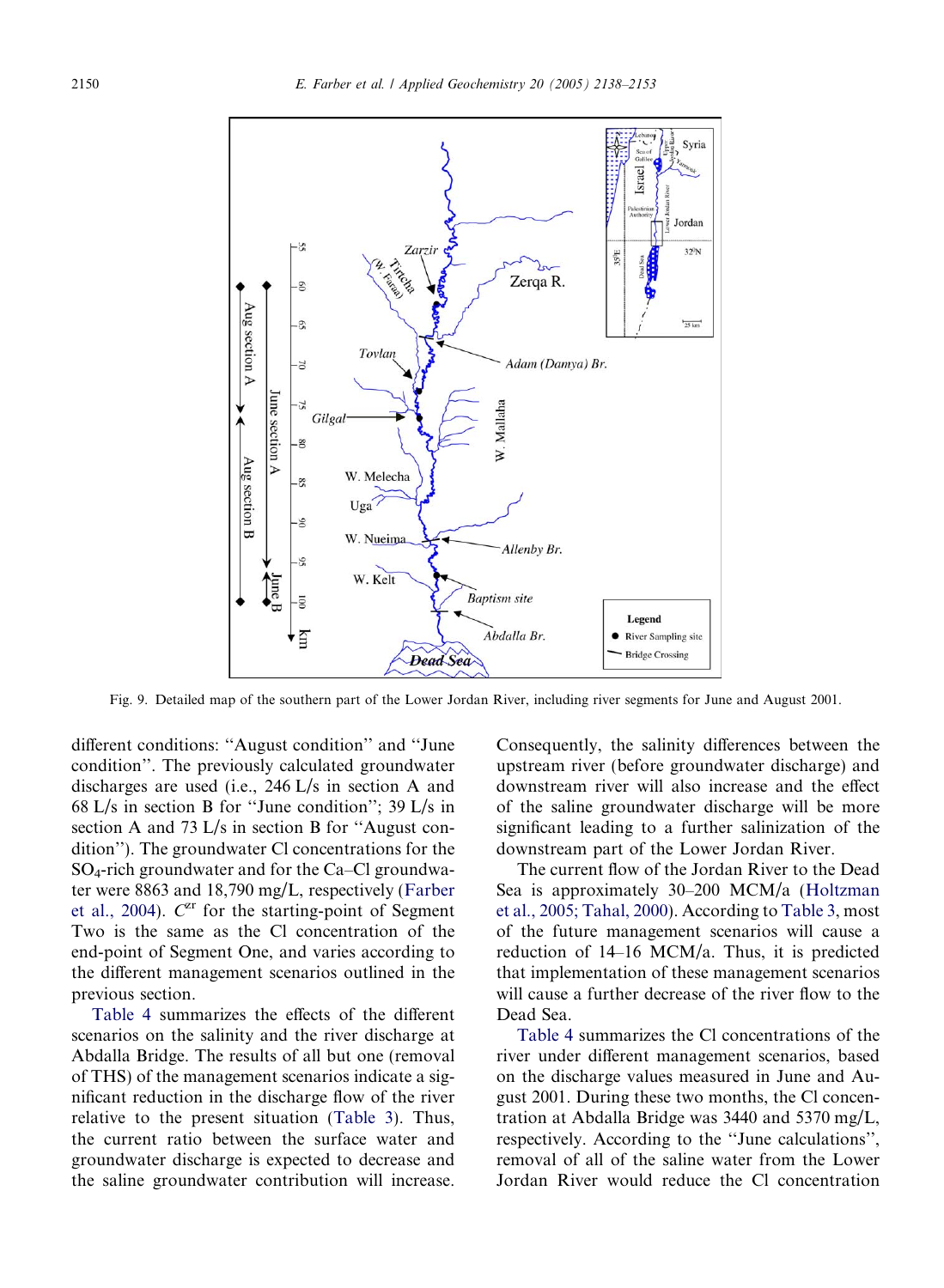# <span id="page-13-0"></span>Table 4

Combinations of Lower Jordan River water quality (Cl concentration in mg/L) and quantity (river discharge in L/s) under different management scenarios and groundwater (GW) contributions

| June-2001                                   | $Q_{\rm i}$                             | $C_i$  | $Q_1$ | $C_1$  | $Q_2$ | $C_{2}$ | $\mathcal{Q}_3$ | $C_3$  | August-2001                              | $Q_i$ | $C_i$  | $Q_1$ | $C_1$  | $Q_2$ | C <sub>2</sub> | $\mathcal{Q}_3$ | $C_3$  |
|---------------------------------------------|-----------------------------------------|--------|-------|--------|-------|---------|-----------------|--------|------------------------------------------|-------|--------|-------|--------|-------|----------------|-----------------|--------|
|                                             | (L/s)                                   | (mg/L) | (L/s) | (mg/L) | (L/s) | (mg/L)  | (L/s)           | (mg/L) |                                          | (L/s) | (mg/L) | (L/s) | (mg/L) | (L/s) | (mg/L)         | (L/s)           | (mg/L) |
|                                             | 1200                                    | 1461   | 246   | 8863   | 68    | 18,790  | 1514            | 3439   |                                          | 300   | 1659   | 39    | 8863   | 73    | 18,790         | 412             | 5371   |
| After 17 km (contribution of $20\%$ GW)     |                                         |        |       |        |       |         |                 |        |                                          |       |        |       |        |       |                |                 |        |
| Removal of all<br>saline water              | 1080                                    | 674    | 246   | 8863   | 68    | 18,790  | 1394            | 2999   | Removal of all saline<br>water           | 270   | 674    | 39    | 8863   | 73    | 18,790         | 382             | 4966   |
| Removal of Tabgha                           | 1080                                    | 1914   | 246   | 8863   | 68    | 18.790  | 1394            | 3961   | Removal of Tabgha                        | 270   | 1914   | 39    | 8863   | 73    | 18,790         | 382             | 5844   |
| Tabgha<br>desalinization                    | 1080                                    | 2163   | 246   | 8863   | 68    | 18,790  | 1394            | 4153   | Tabgha<br>desalinization                 | 270   | 2163   | 39    | 8863   | 73    | 18,790         | 382             | 6019   |
| Removal of<br>Tiberias Hot<br>Springs (THS) | 1200                                    | 1666   | 246   | 8863   | 68    | 18,790  | 1514            | 3602   | Removal of Tiberias<br>Hot Springs (THS) | 300   | 1666   | 39    | 8863   | 73    | 18,790         | 412             | 5376   |
| Removal of sewage                           | 1080                                    | 3510   | 246   | 8863   | 68    | 18,790  | 1394            | 5197   | Removal of sewage                        | 270   | 3510   | 39    | 8863   | 73    | 18,790         | 382             | 6972   |
|                                             | After 17 km (contribution of $50\%$ GW) |        |       |        |       |         |                 |        |                                          |       |        |       |        |       |                |                 |        |
| Removal of all<br>saline water              | 1080                                    | 815    | 246   | 8863   | 68    | 18.790  | 1394            | 3109   | Removal of all saline<br>water           | 270   | 815    | 39    | 8863   | 73    | 18.790         | 382             | 5066   |
| Removal of Tabgha                           | 1080                                    | 1666   | 246   | 8863   | 68    | 18,790  | 1394            | 3769   | Removal of Tabgha                        | 270   | 1666   | 39    | 8863   | 73    | 18,790         | 382             | 5668   |
| Tabgha<br>desalinization                    | 1080                                    | 1879   | 246   | 8863   | 68    | 18,790  | 1394            | 3933   | Tabgha<br>desalinization                 | 270   | 1879   | 39    | 8863   | 73    | 18,790         | 382             | 5818   |
| Removal of THS                              | 1200                                    | 1560   | 246   | 8863   | 68    | 18,790  | 1514            | 3518   | Removal of THS                           | 300   | 1560   | 39    | 8863   | 73    | 18,790         | 412             | 5299   |
| Removal of sewage                           | 1080                                    | 2836   | 246   | 8863   | 68    | 18,790  | 1394            | 4675   | Removal of sewage                        | 270   | 2836   | 39    | 8863   | 73    | 18,790         | 382             | 6496   |
| After 17 km (contribution of 80% $GW$ )     |                                         |        |       |        |       |         |                 |        |                                          |       |        |       |        |       |                |                 |        |
| Removal of all<br>saline water              | 1080                                    | 886    | 246   | 8863   | 68    | 18,790  | 1394            | 3164   | Removal of all saline<br>water           | 270   | 886    | 39    | 8863   | 73    | 18,790         | 382             | 5116   |
| Removal of Tabgha                           | 1080                                    | 1560   | 246   | 8863   | 68    | 18.790  | 1394            | 3686   | Removal of Tabgha                        | 270   | 1560   | 39    | 8863   | 73    | 18,790         | 382             | 5593   |
| Tabgha<br>desalinization                    | 1080                                    | 1737   | 246   | 8863   | 68    | 18,790  | 1394            | 3823   | Tabgha<br>desalinization                 | 270   | 1737   | 39    | 8863   | 73    | 18,790         | 382             | 5718   |
| Removal of THS                              | 1200                                    | 1489   | 246   | 8863   | 68    | 18,790  | 1514            | 3461   | Removal of THS                           | 300   | 1489   | 39    | 8863   | 73    | 18,790         | 412             | 5247   |
| Removal of sewage                           | 1080                                    | 2446   | 246   | 8863   | 68    | 18,790  | 1394            | 4373   | Removal of sewage                        | 270   | 2446   | 39    | 8863   | 73    | 18,790         | 382             | 6220   |

Calculated values are based on June and August 2001 discharge measurements, and the different scenarios refer to the present situation and removal one of the river's initial endmember sources.  $Q_i$  is the river discharge at the initial sample site (Zarzir Station),  $C_i$  the river Cl concentration at the initial sample site (Zarzir Station),  $Q_i$  the GW discharge at segment 1,  $C_1$  the GW Cl concentration at segment 1,  $Q_2$  the GW discharge at segment 2,  $C_2$  the GW Cl concentration at segment 2,  $Q_3$  the river discharge at the final sample site (Abdalla Bridge), and  $C_3$  the river Cl concentration at the final sample site (Abdalla Bridge).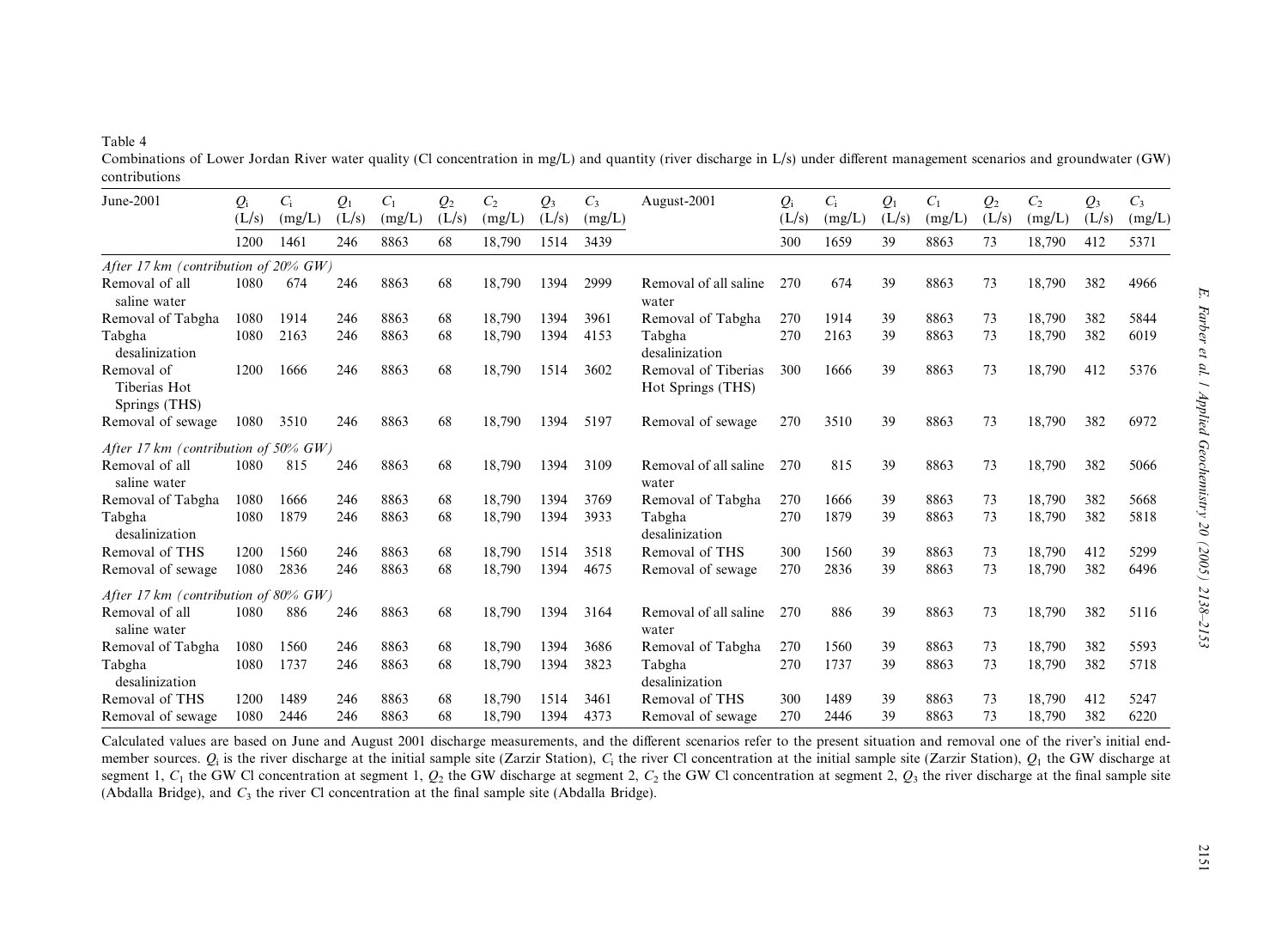to 3000 mg/L, whereas removal of the sewage from the lower river's origin would increase the Cl concentration to  $\sim$  5000 mg/L at Abdalla Bridge. According to the ''August calculations'', removal of all the saline water from the lower river's origin would reduce the Cl concentration to 5200 mg/L and removal of the sewage from the lower river's origin would increase the Cl concentration to  $\sim$ 7000 mg/L at Abdalla Bridge. Therefore, the ability to utilize the river water in the future depends on the river's management at the initial point of the Lower Jordan River at Alumot Dam. Removal of the upstream saline water would have the most beneficial effect on the river's ecological system, whereas removal of the sewage water would have detrimental effects in term of the river salinity.

# 5. Conclusions

This paper aims to predict the future salinity variations of the Lower Jordan River under several different management scenarios that are included in the peace treaty between Israel and Jordan. The predictions are based on the authors' understanding of the relationships between shallow groundwater and surface water flow in the Jordan River. For the calculations of the future scenarios, differential removal of the water sources (sewage and saline waters) that composed the initial flow of the Jordan River have been considered. Removal of sewage effluents and saline water are the principal elements that are mentioned in the peace treaty between Israel and Jordan concerning future joint management activities.

While the data on actual discharge flow in the Jordan River is limited [\(Holtzman et al., 2005](#page-15-0)), recently published geochemical data ([Farber et al.,](#page-15-0) [2004](#page-15-0)) were used to quantify the relationships between groundwater flux and river flow.

The salinity of the initial river (at Alumot Dam) is currently up to 2600 mg Cl/L, and depends primarily on the relationships between natural saline water and sewage effluents that are dumped into the river. The calculations show that removal of the sewage effluents from the Lower Jordan River will increase its salinity (to  $\sim$ 4400 mg Cl/L), whereas removal of the saline component will reduce it (to  $\sim$ 450 mg) Cl/L) at Alumot Dam. Current shallow groundwater discharge to the northern section (Segment One) of the Lower Jordan River buffers river quality and reduces river salinity. The river salinity decreases downstream from 2360 to 2000 mg Cl/L (with

20–80% groundwater contribution, respectively) about 20 km downstream of Alumot Dam. Removal of the sewage component will cause a downstream increase in river salinity (to  $\sim$ 3500 mg Cl/L), whereas removal of the saline component will cause a downstream reduction in salinity (to  $\sim$  665 mg Cl/ L). Our predictions indicate that the northern part (Segment One) of the Lower Jordan River could turn into a low-saline river if the current saline component is removed. In this case, the river will be suitable for almost all types of agricultural applications (but will have limited water for this purpose due to decrease in the river flux). In contrast, the salinity of the Lower Jordan River could increase upon removal of the sewage effluents and thus its suitability for different agricultural crops would be further limited.

The different management scenarios that are applied to the northern area of the Lower Jordan River are also valid to the southern part (''Segment Two''; 66–100 km downstream from Alumot Dam). For this part of the river, we based our estimation on two discharge measurements that were carried out in June and August 2001 at Zarzir Station (66 km downstream from Alumot Dam; [Holtzman](#page-15-0) [et al., 2005](#page-15-0)) and solute mass balance assuming that groundwater discharge is the major source of salinization of the river in this section [\(Farber et al.,](#page-15-0) [2004](#page-15-0)). The current salinity of the most southern point of the Lower Jordan River at Abdalla Bridge is 3440 and 5370 mg Cl/L (June and August 2001, respectively). The calculations indicate that removal of the saline component at the initial point of the river in Alumot Dam would cause only a small change in the downstream river's salinity (decrease from 3440) to 3000 mg Cl/L in June and 5370 to 5000 mg Cl/L in August), given the large contribution of the saline groundwater. However, selective removal of the sewage component would cause a significant increase in the downstream river's salinity. Under this scenario, the river salinity at Abdalla Bridge would increase to 5200 mg Cl/L (in June), 7000 mg Cl/L (in August).

Overall, the predictions indicate that the future of the Lower Jordan River depends directly on the different management activities suggested by the peace treaty between Israel and Jordan. Two opposite trends are shown upon elimination of the saline water or sewage effluents from the river. The continuation and possible increase in sewage drainage into the river, combined with elimination of saline water discharge into the river, will significantly reduce river water salinity and will increase its suitability